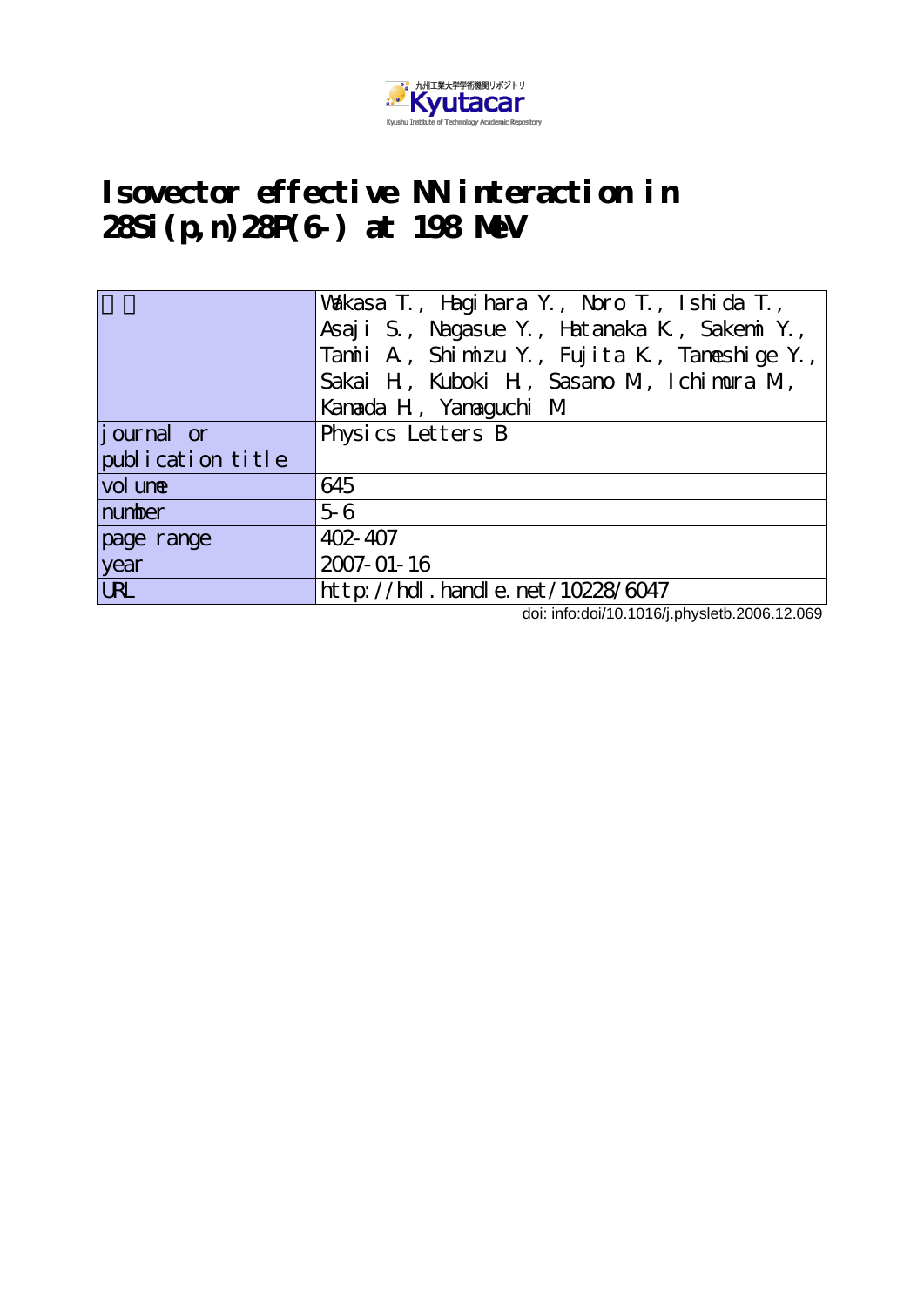

Available online at www.sciencedirect.com



PHYSICS LETTERS B

Physics Letters B 645 (2007) 402–407

[www.elsevier.com/locate/physletb](http://www.elsevier.com/locate/physletb)

# Isovector effective *NN* interaction in  ${}^{28}Si(\vec{p}, \vec{n})$   ${}^{28}P(6^-)$  at 198 MeV

T. Wakasa <sup>a,∗</sup>, Y. Hagihara <sup>a</sup>, T. Noro <sup>a</sup>, T. Ishida <sup>a</sup>, S. Asaji <sup>a</sup>, Y. Nagasue <sup>a</sup>, K. Hatanaka <sup>b</sup>, Y. Sakemi<sup>b</sup>, A. Tamii<sup>b</sup>, Y. Shimizu<sup>b</sup>, K. Fujita<sup>b</sup>, Y. Tameshige<sup>b</sup>, H. Sakai<sup>c</sup>, H. Kuboki<sup>c</sup>, M. Sasano<sup>c</sup>, M. Ichimura<sup>d</sup>, H. Kamada<sup>e</sup>, M. Yamaguchi<sup>b</sup>

> <sup>a</sup> *Department of Physics, Kyushu University, Fukuoka 812-8581, Japan* <sup>b</sup> *Research Center for Nuclear Physics, Osaka University, Osaka 567-0047, Japan* <sup>c</sup> *Department of Physics, The University of Tokyo, Tokyo 113-0033, Japan* <sup>d</sup> *Faculty of Computer and Information Sciences, Hosei University, Tokyo 184-8584, Japan* <sup>e</sup> *Department of Physics, Kyushu Institute of Technology, Kitakyushu 804-8550, Japan*

Received 5 October 2006; received in revised form 5 December 2006; accepted 29 December 2006

Available online 16 January 2007

Editor: D.F. Geesaman

#### **Abstract**

We report measurements of the cross section and a complete set of polarization observables for the  $^{28}Si(\vec{p},\vec{n})^{28}P(6^-)$  reaction at a bombarding energy of 198 MeV. The data are compared with distorted wave impulse approximation calculations employing response functions normalized to inelastic electron scattering. The spin-longitudinal polarized cross section  $ID_q$  is slightly over-predicted by the calculations, while the normal spin-transverse polarized cross section  $ID_n$  is significantly under-predicted. The calculated in-plane spin-transverse  $ID_p$  and spin-scalar  $ID_0$ polarized cross sections agree well with the experimental data. These results are consistent with those for  $^{28}Si(\vec{p}, \vec{p}')^{28}Si(6^-, T = 1)$  scattering at the same energy, and thus it is concluded that isospin-mixing effects are not responsible for the discrepancy between theory and experiment in the  $(\vec{p}, \vec{p}')$  case. Energy half-off-shell effects as medium effects on the effective nucleon–nucleon interaction are also investigated and found to be too small to be responsible for the discrepancy.

© 2007 Elsevier B.V. Open access under [CC BY license.](http://creativecommons.org/licenses/by/3.0/)

*PACS:* 24.50.+g; 24.70.+s; 25.40.Kv

*Keywords:* Isovector effective interaction; Stretched 6− state; Polarization transfer measurement

Nuclear medium effects on the effective nucleon–nucleon (*NN*) interaction in nuclei are of considerable interest in nuclear physics. The effective *NN* interaction can be substantially altered from the *NN* interaction in free space because the nuclear field can modify the properties of mesons exchanged between nucleons. The reduction of hadron mass and coupling constant with nuclear density has been discussed by many authors [\[1–3\]](#page-5-0) as a signature of partial restoration of chiral symmetry in nuclear matter. Horowitz and Iqbal [\[4\]](#page-5-0) have also studied modification of the nucleon spinor in nuclear matter in the framework of a Dirac approach. Clear evidence for these

Corresponding author. *E-mail address:* [wakasa@phys.kyushu-u.ac.jp](mailto:wakasa@phys.kyushu-u.ac.jp) (T. Wakasa). medium effects is the systematic reduction of the analyzing power for the exclusive  $(\vec{p}, 2p)$  reactions as a function of averaged nuclear density [\[5\].](#page-5-0) This reduction can be explained in part as being due to the reduction of nucleon mass in the strong scalar part of the relativistic nuclear potential [\[6\].](#page-5-0) Other factors in the reduction can be resolved by considering modifications of meson mass and coupling constant in nuclei [\[7\].](#page-5-0)

Polarization transfer measurements of nucleon inelastic scattering and nucleon charge-exchange reactions provide a way to investigate the effective *NN* interaction in nuclei [\[8,9\].](#page-5-0) If the transition form factor is known, comparisons between experimental data and distorted-wave impulse approximation (DWIA) calculations enable us to assess the absolute size of *NN* amplitudes in nuclei. Stephenson et al. [\[10\]](#page-5-0) have reported comparisons between experimental and theoretical results for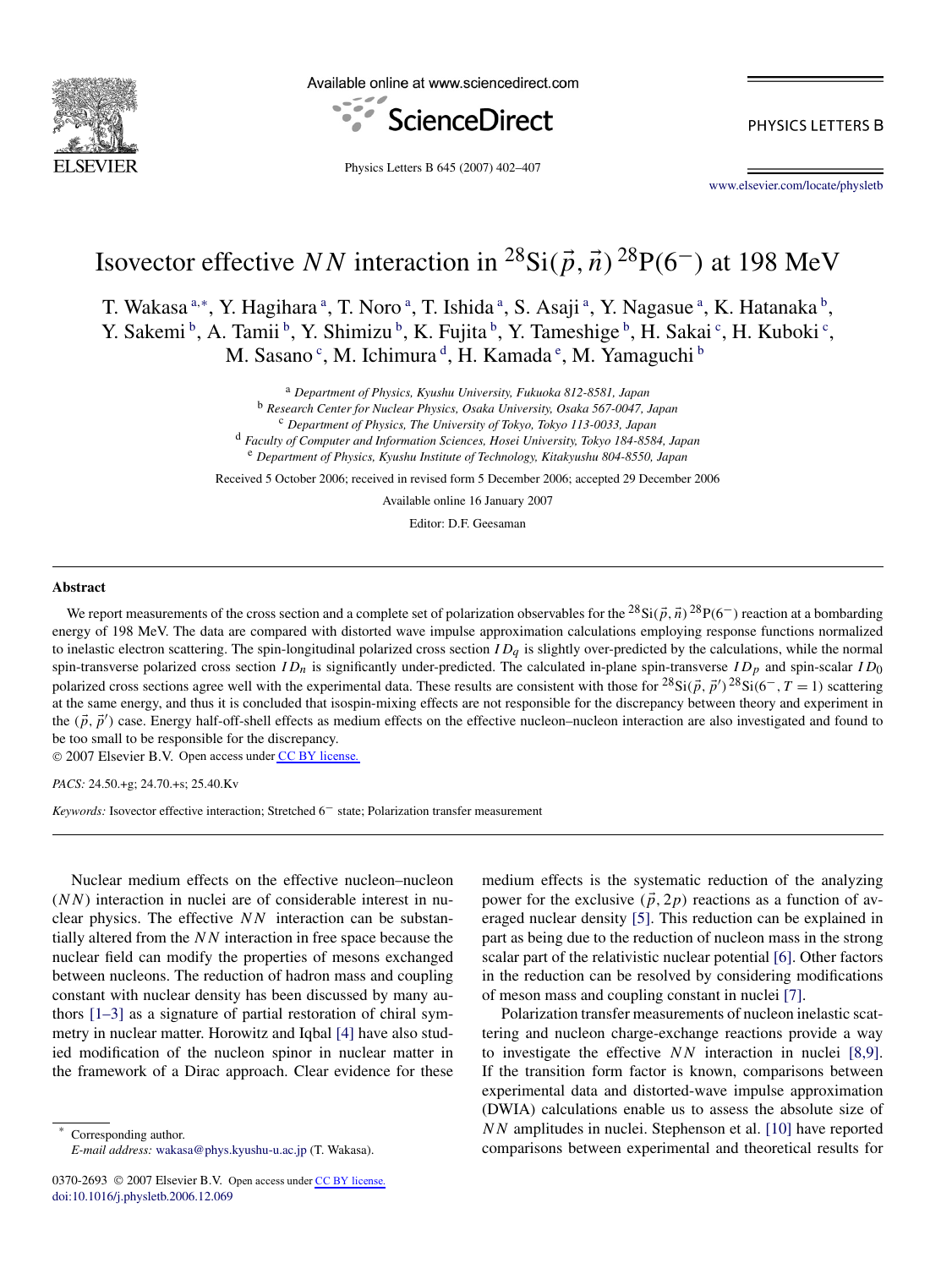<span id="page-2-0"></span> $^{28}Si(\vec{p}, \vec{p}')^{28}Si(6^-, T = 1)$  at  $T_p = 198$  MeV, where the transition form factor is adjusted to reproduce the transverse electron scattering data [\[11\].](#page-5-0) For the spin-dependent interaction in nuclei, Stephenson et al. claim that the spin-longitudinal component is reduced by a factor of two whereas the normal spin-transverse component is significantly enhanced. These modifications can be accounted for in part by using a reduced medium-modified *ρ*-meson mass in nuclei. If the *NN* amplitude is modified in nuclei, the interpretations of some experimental data including quasielastic  $(\vec{p}, \vec{n})$  reactions [\[12–14\]](#page-5-0) would need to be revised. However, isospin-mixing effects can also explain the modifications in part [\[15,16\].](#page-5-0) Thus it is very important to determine whether the observed differences are due to medium modifications of *NN* amplitudes in nuclei.

In this Letter, we present measurements of the cross section and a complete set of polarization observables for the excitation of the  $6^-$ ,  $T = 1$  state at  $E_x = 4.94$  MeV in <sup>28</sup>P using the  $(\vec{p}, \vec{n})$  reaction at  $T_p = 198$  MeV. We compare a pure isovector  $(\vec{p}, \vec{n})$  result with a previous  $(\vec{p}, \vec{p}')$  result [\[10,16\]](#page-5-0) in order to assess isospin mixing effects on the *(p, p )* data. We also compare our results with DWIA calculations using the effective *NN* interaction based on the free *NN* interaction. A comparison between experimental and theoretical results reveals significant enhancement and possible quenching of the normal spin-transverse  $ID_n$  and spin-longitudinal  $ID_a$  polarized cross sections, respectively. We also compare the data with DWIA calculations employing the *NN* interaction based on the CD-Bonn potential [\[17\]](#page-5-0) in order to assess energy half-off-shell effects quantitatively.

The measurements were carried out using the neutron timeof-flight (NTOF) system [\[18\]](#page-5-0) and the neutron detector and polarimeter NPOL3 system [\[19\]](#page-5-0) at the Research Center for Nuclear Physics, Osaka University. The NTOF system consists of a beam-swinger dipole magnet, a neutron spin-rotation (NSR) magnet, and a 100-m tunnel. The beam polarization was continuously monitored using two  $\vec{p} + p$  scattering polarimeters. The typical magnitude was found to be about 0.65. The beam energy was determined to be  $198 \pm 1$  MeV from the kinematic energy shift between two peaks from  ${}^{7}$ Li(p, n)<sup> ${}^{7}$ Be(g.s.)</sup> and  ${}^{12}C(p, n)$   ${}^{12}N(g.s.)$ . The beam was incident on a selfsupporting nat<sub>Si</sub> (92.2% <sup>28</sup>Si) target in the beam-swinger magnet of thickness 123 mg*/*cm2. Neutrons from the target passed through the NSR magnet and were measured by the NPOL3 system in the 100-m TOF tunnel with a resolution of about 480 keV FWHM. The neutron detection efficiency of NPOL3 was determined using  ${}^{7}$ Li $(p, n)$ <sup>7</sup>Be $(g.s. + 0.43$  MeV $)$  at 0° whose cross section is known for  $T_p = 80-795$  MeV [\[20\].](#page-5-0) The uncertainty was estimated to be about 6%. The neutron polarimetry of NPOL3 was calibrated using  ${}^{12}C(\vec{p}, \vec{n})$   ${}^{12}N(g.s.)$ at  $0^\circ$  to an accuracy of about 6%.

Fig. 1 shows the excitation energy spectrum of  ${}^{28}$ Si(p, n)  ${}^{28}P$ at momentum transfer  $q_{c.m.} = 1.8$  fm<sup>-1</sup>. The stretched 6<sup>-</sup> state at  $E_x = 4.94$  MeV forms a pronounced peak, though it is not clearly resolved from the neighboring states. Therefore, we performed peak fitting for  $E_x = 3{\text -}6$  MeV to extract the yield of the 6− state. Seven states including the 6− state were considered in the peak fitting, listed in [Table 1.](#page-3-0) The positions, apart from that of the peak at  $E_x = 5.82$  MeV, were taken from Ref. [\[21\].](#page-5-0) The peak at  $E_x = 5.82$  MeV might correspond to



Fig. 1. Excitation energy spectrum for <sup>28</sup>Si(p, n)<sup>28</sup>P at  $T_p = 198$  MeV and  $q_{c.m.} = 1.8$  fm<sup>-1</sup>. The curves show the reproduction of the spectrum with Gaussian peaks and a continuum.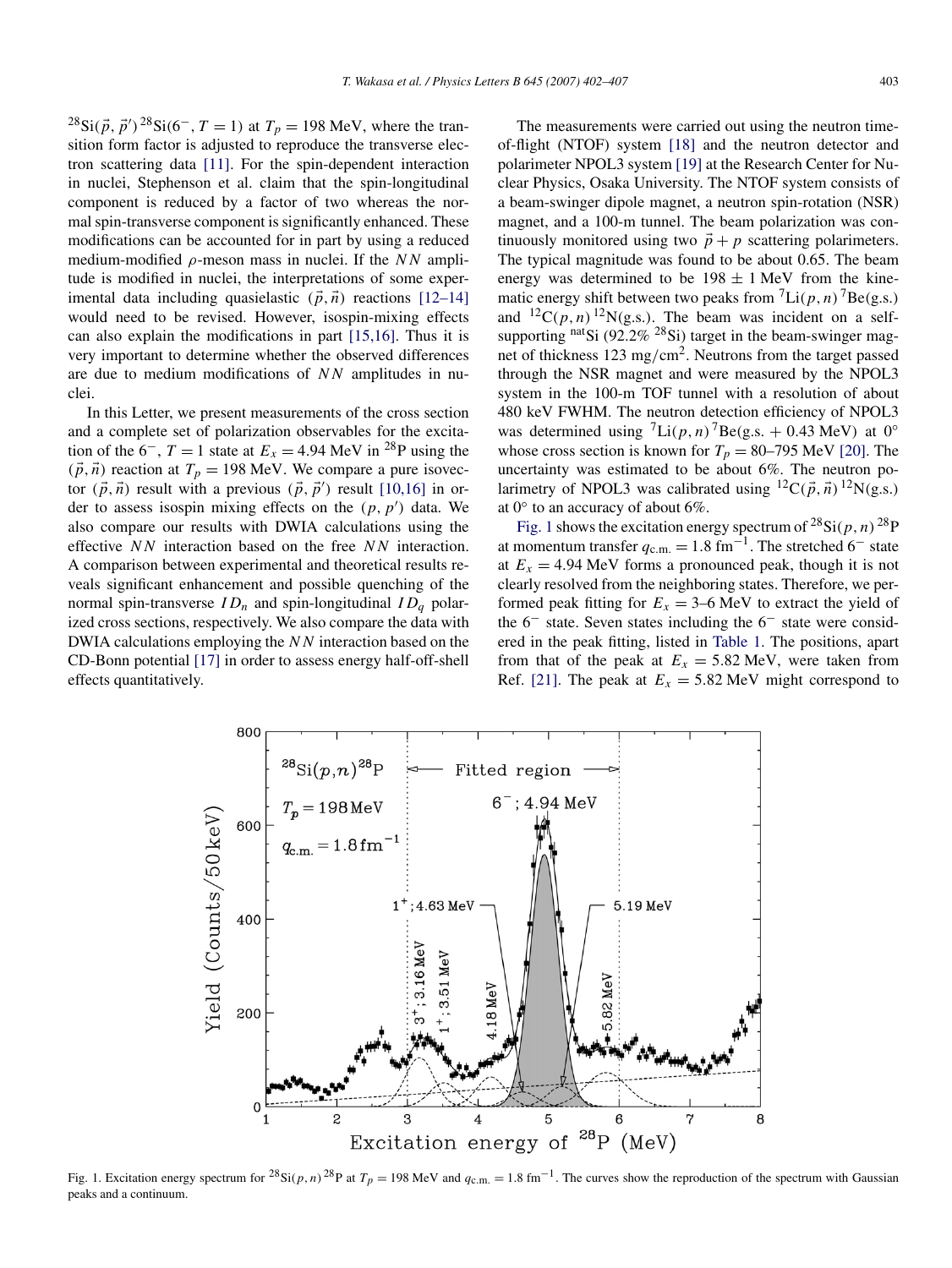<span id="page-3-0"></span>

| Table 1                                                                      |  |
|------------------------------------------------------------------------------|--|
| $^{28}P$ levels used in the peak fitting to extract the 6 <sup>-</sup> state |  |

| $E_x$ (MeV) | $J^{\pi}$ |
|-------------|-----------|
| 3.164       | $3^+$     |
| 3.512       | $1+$      |
| 4.180       |           |
| 4.630       | $1^+$     |
| 4.940       | $6-$      |
| 5.190       |           |
| 5.820       |           |

the peak at  $E_x = 5.90$  MeV in Ref. [\[21\];](#page-5-0) however, we used a value of 5.82 MeV to improve the quality of the peak fitting. The dashed curves in [Fig. 1](#page-2-0) represent the fits to the individual peaks, while the straight dashed line and solid curve represent the background and the sum of the peak fitting, respectively. The peak fittings at all momentum transfers were satisfactory for extracting the 6− yield.

Fig. 2 shows the cross section for <sup>28</sup>Si(p, n)<sup>28</sup>P(6<sup>-</sup>) at  $T_p$  = 198 MeV. The momentum-transfer dependence was measured in the range  $q_{c,m} = 1.0-2.4 \text{ fm}^{-1}$ , covering the maximum at  $q_{\text{c.m.}} \simeq 1.5 \text{ fm}^{-1}$ . The data at  $T_p = 200 \text{ MeV}$  [\[22\]](#page-5-0) are also displayed as open circles. Both data are consistent with each other taking into account the systematic uncertainties.

We performed DWIA calculations using the computer code DW81 [\[23\],](#page-5-0) which treats the knock-on exchange amplitude exactly. The one-particle one-hole configuration for  ${}^{28}P(6^-)$  was assumed to be a pure stretched combination of a 1*f*7*/*<sup>2</sup> proton– particle and a  $1d_{5/2}^{-1}$  neutron–hole. The single-particle wave functions were generated by a Woods–Saxon potential with  $r_0 = 1.27$  fm,  $a_0 = 0.67$  fm, and  $\lambda = 25.0$  [\[24\],](#page-5-0) the depth of which was adjusted to reproduce the separation energies of the  $1d_{5/2}$  orbitals. The unbound single-particle  $1f_{7/2}$  state was assumed to have a very small binding energy of 0.01 MeV to simplify the calculations. In the calculations, we used a spectroscopic factor of 0.33 [\[25\],](#page-5-0) which was determined to reproduce the transverse electron scattering data of Yen et al. [\[11\].](#page-5-0) The *NN t*-matrix parameterized by Franey and Love [\[26\]](#page-5-0) at 210 MeV was used. The distorted waves were generated using the optical model parameter (OMP) used in previous DWIA analysis for the  $(\vec{p}, \vec{p}')$  data [\[10\].](#page-5-0) This OMP reproduces the proton elastic scattering for  $28Si$  at the same energy. The solid curve in Fig. 2 denotes the DWIA result. The result underestimates at the small momentum-transfer region and overestimates at the large momentum-transfer region. Willis et al. [\[27\]](#page-5-0) claim that the DWIA result is sensitive to the choice of the OMP. Therefore, we performed DWIA calculations using four other OMPs at the same energy [\[28–31\].](#page-5-0) The OMP dependence is shown by the band in Fig. 2. By considering the uncertainties of both the experimental and theoretical results, we conclude that there is no significant discrepancy between the experimental and theoretical results for the cross section.

[Fig. 3](#page-4-0) shows four polarized cross sections as a function of momentum transfer. The open circles are the  $(\vec{p}, \vec{p}')$  results of Stephenson et al. [\[10,16\].](#page-5-0) These data are multipled by a factor of two to take into account the difference of the isospin Clebsch–Gordan *(CG)* coefficients for  $(p, n)$  and  $(p, p')$ . The



Fig. 2. Measured cross section for  ${}^{28}Si(p, n) {}^{28}P(6^-)$  at  $T_p = 198$  MeV (closed circles). The solid curve shows the theoretical prediction using the OMP in Ref. [\[10\].](#page-5-0) The band represents the OMP dependence, as explained in the text. The open circles are data taken from Ref. [\[22\].](#page-5-0)

 $(\vec{p}, \vec{n})$  and  $(\vec{p}, \vec{p}')$  results are in good agreement with each other within uncertainties. Thus we can exclude the possibility of isospin mixing effects [\[15\]](#page-5-0) which might be responsible for the discrepancy between experimental and theoretical results observed in the  $(\vec{p}, \vec{p}')$  case.

The solid curves in [Fig. 3](#page-4-0) denote the DWIA calculations with the same parameters for the cross section, and the bands represent the OMP dependence of the calculations. The calculations are very similar to those for the  $(\vec{p}, \vec{p}')$  case taking into account the isospin CG coefficients. The results in [Fig. 3](#page-4-0) show significant differences between the data and the calculations based on the free *NN t*-matrix. The spin-longitudinal *IDq* is slightly over-predicted while the normal spin-transverse  $ID_n$  is significantly under-predicted. The in-plane spin-transverse  $ID_p$  is reasonably well reproduced. The spin-scalar *ID*<sub>0</sub>, which is significantly smaller than other three polarized cross sections, is fairly well predicted. These conclusions quantitatively coincide with those for  $^{28}$ Si( $\vec{p}$ ,  $\vec{p}'$ )<sup>28</sup>Si(6<sup>-</sup>, T = 1) at the same energy [\[10,16\]](#page-5-0) and for  ${}^{28}Si(\vec{p}, \vec{n}){}^{28}P(6^-)$  at  $T_p = 295$  MeV [\[32\].](#page-6-0)

The differences observed in [Fig. 3](#page-4-0) are likely to be due to medium modifications of the effective *NN* interaction because the nuclear responses are constrained by inelastic electron scattering. In a Kerman–MacManus–Thaler (KMT) representation [\[33\],](#page-6-0) the over-prediction for  $ID_q$  indicates reduction of the spin-longitudinal amplitude *E*, whereas the under-prediction for  $ID_n$  indicates an increase of the normal spin-transverse amplitude *B*. These modifications might have implications for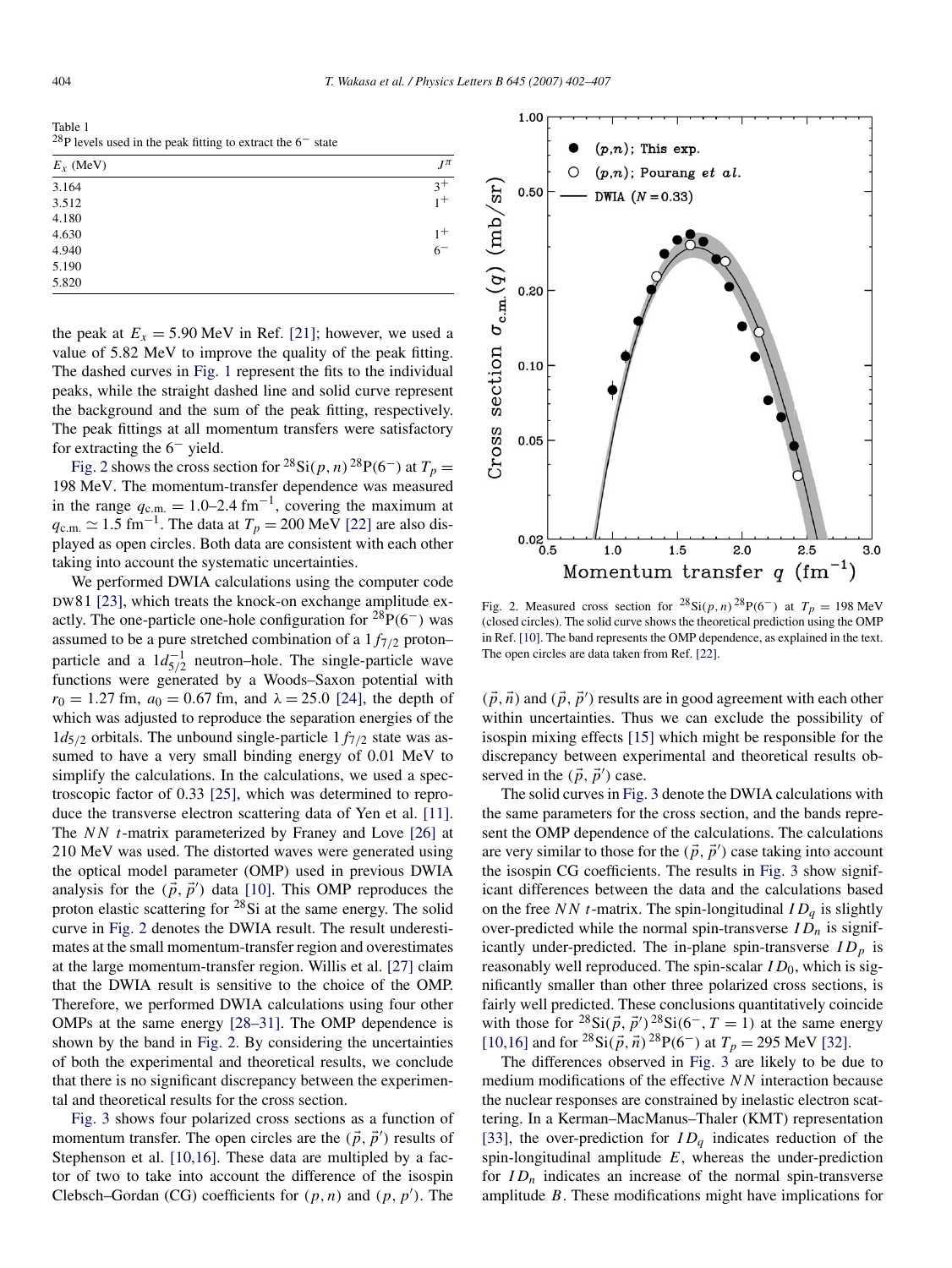<span id="page-4-0"></span>

Fig. 3. Measured polarized cross sections for  ${}^{28}\text{Si}(p, n) {}^{28}\text{P}(6^-)$  at  $T_p = 198$  MeV (closed circles). The solid curves are DWIA calculations with the free *t*-matrix parameterized at 210 MeV. The band represents the OMP dependence of the DWIA calculations. The open circles are  $(p, p')$  results [\[10,](#page-5-0) [16\],](#page-5-0) multiplied by a factor of two, as explained in the text.

the interpretation of  $(\vec{p}, \vec{n})$  quasielastic scattering (QES) data at 494 MeV [\[12\]](#page-5-0) and at 345 MeV [\[13,14\].](#page-5-0) If we take into account the reduction of  $E$ , the enhancement of  $ID_q$  in QES, which is relevant to pionic correlations and enhancement in nuclei, becomes larger than the prediction using Landau–Migdal (LM) parameters  $g'_{NN} = 0.7$  and  $g'_{N\Delta} = 0.3$  [\[34\].](#page-6-0) This difference can be corrected by using smaller LM parameters,  $g'_{NN} \simeq 0.6$  and  $g'_{N\Delta} \simeq 0.2$  [\[35\].](#page-6-0) For both spin-transverse polarized cross sections  $ID_p$  and  $ID_n$ , theoretically unexpected enhancement has been observed in QES. The enhancement of the normal spin-transverse amplitude *B* might be responsible for the enhancement of the corresponding spin-transverse cross section  $ID_n$ . However, since no modification of the spintransverse amplitude *F* is observed, the enhancement of the in-plane spin-transverse  $ID_p$  cannot be explained by modifications of the *NN* interaction. We note that the enhancement of  $ID_n$  in QES is substantially larger than that of  $ID_p$ . Since the spin-transverse response is common for both  $ID_n$  and  $ID_p$ , the ratio  $ID_n/ID_p$  is predominantly sensitive to the ratio  $B^2/F^2$ . The upper panel of Fig. 4 shows the ratio  $ID_n/ID_p$  for  $^{28}Si(\vec{p}, \vec{n})^{28}P(6^-)$ , where both the experimental and theoretical data are the same as those in Fig. 3. The lower panel shows the same ratio for  ${}^{12}C(\vec{p}, \vec{n})$  QES at 345 MeV [\[14\],](#page-5-0) with the calculation data taken from Ref. [\[34\].](#page-6-0) In both cases, significant enhancement is observed at  $q \simeq 1.8$  fm<sup>-1</sup>. Thus the enhancement of *B* seems to be common at large momentum transfers,



Fig. 4. Ratios of  $ID_n/ID_p$  for  ${}^{28}Si(\vec{p}, \vec{n}){}^{28}P(6^-)$  at  $T_p = 198$  MeV (upper panel) and quasielastic <sup>12</sup>C( $\vec{p}$ ,  $\vec{n}$ ) at  $T_p = 345$  MeV (lower panel). The solid curves are DWIA calculations with the free *NN* interaction, as described in the text.

and this enhancement is responsible in part for the enhancement of  $ID_n$  in QES.

Modifications of the effective *NN* interaction have been discussed [\[16,36,37\]](#page-5-0) in connection with nuclear binding, Pauli blocking, and relativistic mean field effects. Sammarruca et al. [\[16\]](#page-5-0) performed calculations including these conventional medium effects systematically, and they found that the effects are too small to explain the  $(\vec{p}, \vec{p}')$  results. Another preliminary attempt to explain the results has been made by Stephenson et al.  $[10]$  in terms of scaling of the  $\rho$ -meson mass in nuclei. They employed density-independent DWIA calculations under the assumption that any effect would correspond to some average density for the transition. The reduction of the mass has the effects of reducing the spin-longitudinal amplitude *E*, and increasing the spin–orbit amplitude *C*. Both effects explain the observed modifications qualitatively; however, the changes suggested by the data do not correspond to the same reduced *ρ*-meson mass for each amplitude. Furthermore, later comprehensive density-dependent DWIA calculations [\[16\]](#page-5-0) show that the effect is too small to account for the discrepancies. Since the transition probability to the stretched  $6<sup>-</sup>$  state peaks near the nuclear surface with low nuclear density, the effect of the partial restoration of chiral symmetry including the *ρ*-meson mass reduction would be masked due to its density dependence. Thus, in the following, we discuss another mechanism, energy half-off-shell effects, which might be re-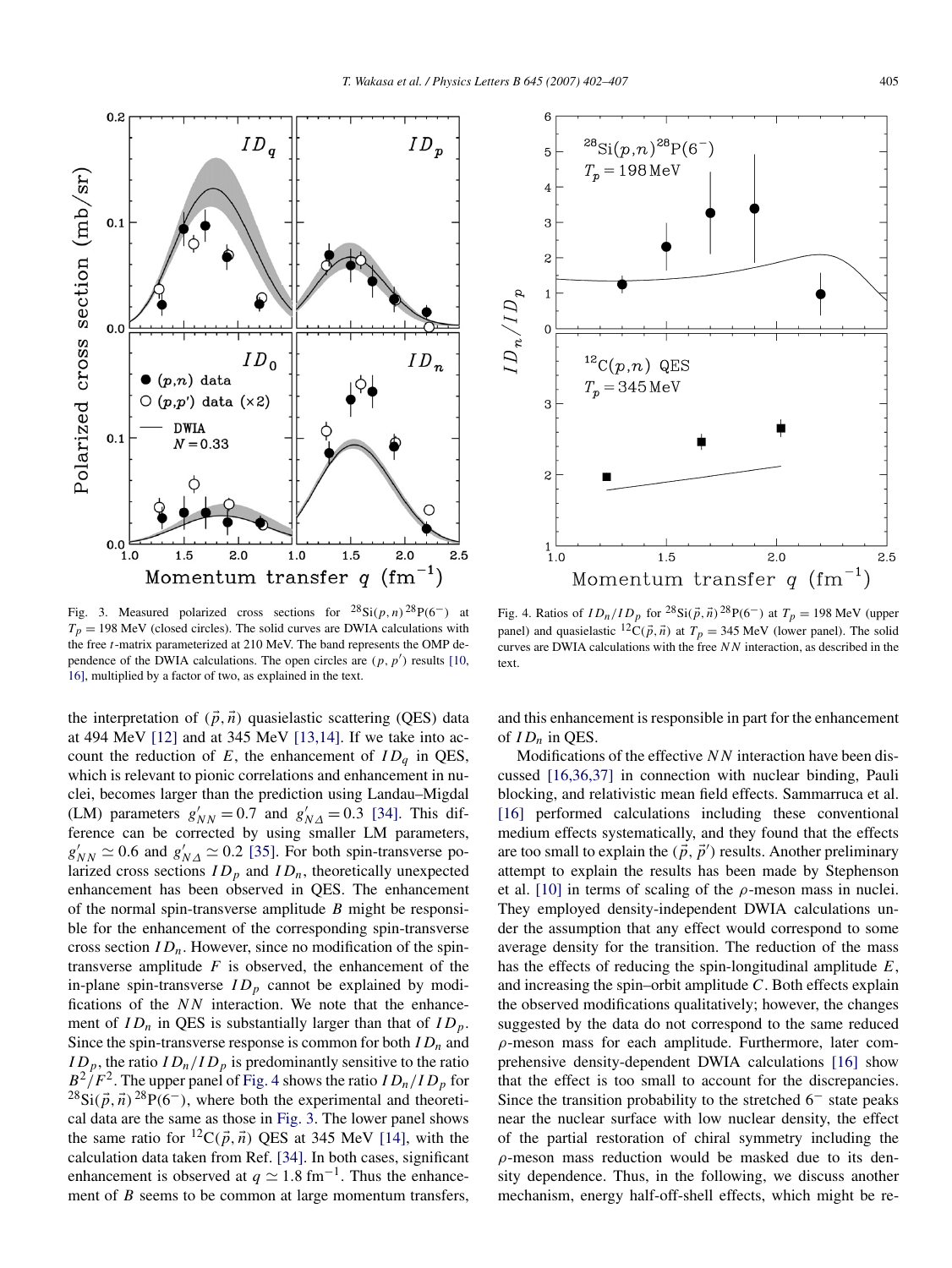<span id="page-5-0"></span>

Fig. 5. Energy half-off-shell effects in DWIA calculations. The solid and dashed curves represent DWIA results with on-shell and half-off-shell  $(Q = -20.6$  MeV) *t*-matrices, respectively. The experimental data are the same as in [Fig. 3.](#page-4-0)

sponsible for the observed difference between experiment and theory.

Energy half-off-shell effects are expected to be significant in  $^{28}Si(\vec{p}, \vec{n})^{28}P(6^-)$  because the reaction *Q* value of  $-20.6 \text{ MeV}$ is large. We investigated these effects on  $ID_i$  by using the computer code CRDW [\[38\].](#page-6-0) We deduced both energy on-shell and half-off-shell *NN t*-matrices from the CD-Bonn potential [17]. The OMP and single-particle wave functions used were the same as those used in the previous calculations. The solid and dashed curves in Fig. 5 show the DWIA results for energy on-shell and half-off-shell *NN t*-matrices, respectively. Energy half-off-shell effects are seen in  $ID_a$  and  $ID_n$ , and they partly explain the discrepancies observed in *IDi*. However, these effects are too small to reproduce the experimental data. Here, for simplicity, the energy difference between initial and final states in the half-off-shell *t*-matrix has been chosen to be the same as the reaction *Q* value. Therefore further detailed and comprehensive theoretical studies without this assumption would be helpful to explain the discrepancy.

In conclusion, we have made high-resolution measurements of  $^{28}Si(\vec{p}, \vec{n})^{28}P$ , which have enabled us to investigate the effective *NN* interaction on the stretched 6<sup>−</sup> excitation where the spin-transverse response function is known from inelastic electron scattering. The data are consistent with those for  $^{28}Si(\vec{p}, \vec{p}')^{28}Si(6^-, T = 1)$  at the same energy taking into account the isospin CG coefficients. Thus we conclude that isospin-mixing effects are not responsible for the discrepancy between experimental and theoretical results observed for  $(\vec{p}, \vec{p}')$ . Small quenching and significant enhancement are observed for spin-longitudinal  $ID<sub>a</sub>$  and normal spin-transverse  $ID_n$  polarized cross sections, respectively. The significant enhancement in  $ID_n$  indicates enhancement of the normal spintransverse amplitude *B* in the KMT representation. This enhancement is likely to be partly responsible for the enhancement of  $ID_n$  in QES at similar momentum transfers. We investigated energy half-off-shell effects by using the CD-Bonn potential. These effects alter the calculated values of *IDq* and  $ID_n$  to make them closer in value to the experimental data, but are too small to fully reproduce the experimental data. More comprehensive and detailed theoretical analyses are needed to explain medium modifications of the effective *NN* interaction inside nuclei.

### **Acknowledgements**

We thank the RCNP cyclotron crew for providing a good quality beam for our experiments. This work was supported in part by the Grants-in-Aid for Scientific Research Nos. 14702005 and 16654064 of the Ministry of Education, Culture, Sports, Science, and Technology of Japan.

#### **References**

- [1] G.E. Brown, M. Rho, Phys. Rev. Lett. 66 (1991) 2720.
- [2] R.J. Furnstahl, D.K. Griegel, T.D. Cohen, Phys. Rev. C 46 (1992) 1507.
- [3] T. Hatsuda, Nucl. Phys. A 544 (1992) 27c.
- [4] C.J. Horowitz, M.J. Iqbal, Phys. Rev. C 33 (1986) 2059.
- [5] K. Hatanaka, et al., Phys. Rev. Lett. 78 (1997) 1014.
- [6] T. Noro, et al., Nucl. Phys. A 629 (1998) 324c.
- [7] T. Noro, et al., Nucl. Phys. A 663-664 (2000) 517c.
- [8] J.M. Moss, Phys. Rev. C 26 (1982) 727.
- [9] E. Bleszynski, M. Bleszynski, C.A. Whitten Jr., Phys. Rev. C 26 (1982) 2063.
- [10] E.J. Stephenson, et al., Phys. Rev. Lett. 78 (1997) 1636.
- [11] S. Yen, et al., Phys. Lett. B 289 (1992) 22.
- [12] T.N. Taddeucci, et al., Phys. Rev. Lett. 73 (1994) 3516.
- [13] T. Wakasa, et al., Phys. Rev. C 59 (1999) 3177.
- [14] T. Wakasa, et al., Phys. Rev. C 69 (2004) 054609.
- [15] E.J. Stephenson, F. Sammarruca, in: H. Sakai, H. Okamura, T. Wakasa (Eds.), Proceedings of the International Symposium on New Facet of Spin Giant Resonances in Nuclei, World Scientific, Singapore, 1998, p. 369.
- [16] F. Sammarruca, et al., Phys. Rev. C 61 (1999) 014309.
- [17] R. Machleidt, F. Sammarruca, Y. Song, Phys. Rev. C 53 (1996) R1483.
- [18] H. Sakai, et al., Nucl. Instrum. Methods A Phys. Res. 369 (1996) 120.
- [19] T. Wakasa, et al., Nucl. Instrum. Methods A Phys. Res. 547 (2005) 569.
- [20] T.N. Taddeucci, et al., Phys. Rev. C 41 (1990) 2548.
- [21] <http://www.nndc.bnl.gov/nudat2>.
- [22] R. Pourang, et al., Phys. Rev. C 44 (1991) 689.
- [23] R. Schaeffer, J. Raynal, Program dw70, unpublished; J. Raynal, Nucl. Phys. A 97 (1967) 572;
	- J.R. Comfort, Extended version dw81, unpublished.
- [24] A. Bohr, B.R. Mottelson, Nuclear Structure, vol. I: Single-Particle Motion, Benjamin, New York, 1969.
- [25] B.L. Clausen, R.J. Peterson, R.A. Lindgren, Phys. Rev. C 38 (1988) 589, [http://galileo.phys.virginia.edu/research/groups/stretch\\_state/.](http://galileo.phys.virginia.edu/research/groups/stretch_state/)
- [26] M.A. Franey, W.G. Love, Phys. Rev. C 31 (1985) 488.
- [27] A. Willis, et al., Phys. Rev. C 43 (1991) 2177.
- [28] C. Olmer, et al., Phys. Rev. C 29 (1984) 361.
- [29] R. Sawafta, PhD thesis, University of Alberta, 1987.